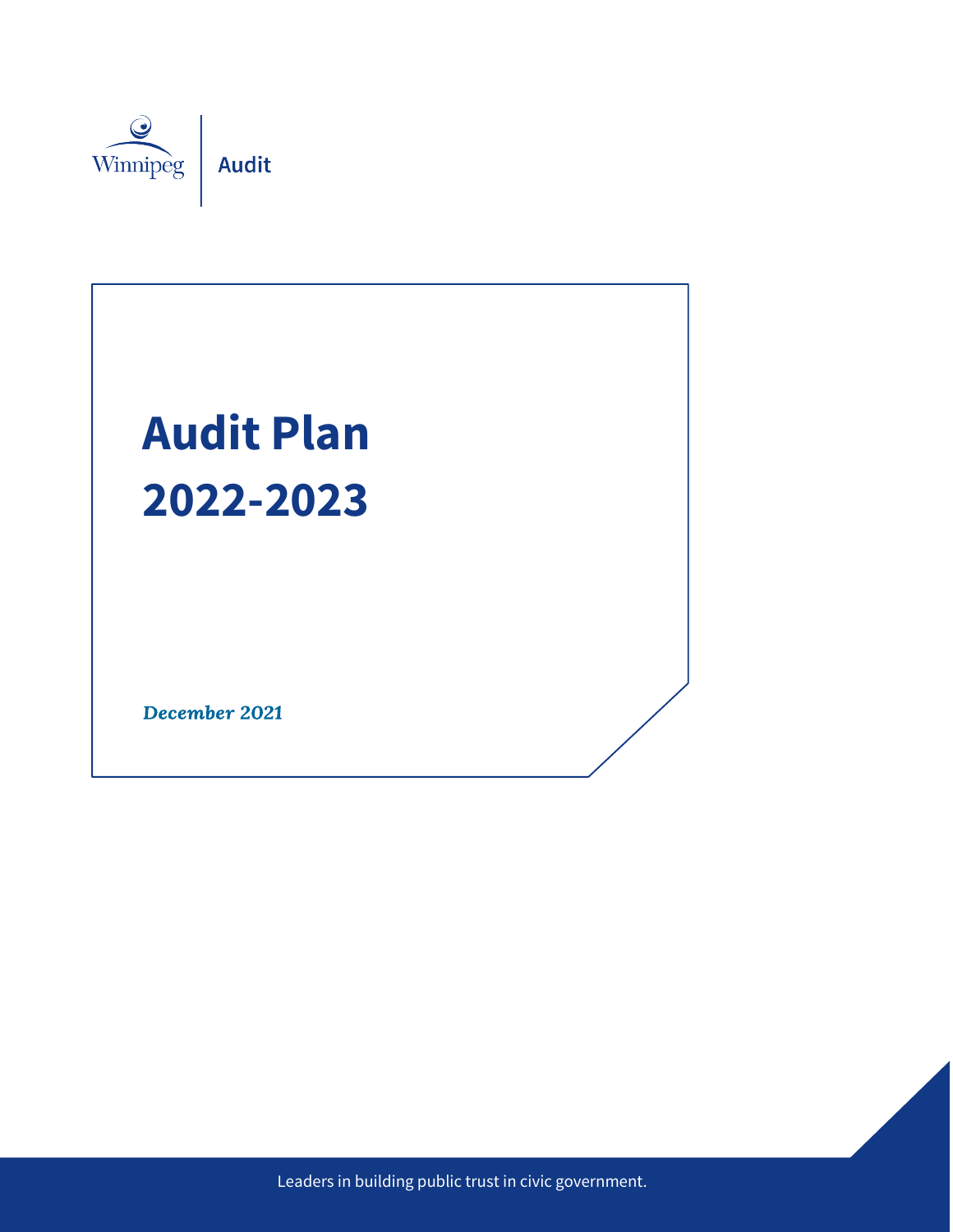## **STRATEGIC OVERVIEW**

#### **Our Mandate**

The City Auditor reports to Council through the Audit Committee (Executive Policy Committee) and is independent of the City's Public Service. The City Auditor conducts examinations of the operations of the City and its affiliated bodies and submits a report of its findings to assist Council in its governance role of ensuring the accountability of the Public Service for the quality of stewardship over public funds and for the achievement of value for money in City operations.

In addition, the City Auditor may examine and audit anything done by the City or an affiliated body or any person to whom the city or an affiliated body has made a financial contribution or a transfer of property for no or substantially inadequate consideration.

#### **Our Vision**

To be leaders in building public trust in our civic government.

#### **Our Mission**

To support City Council and the Public Service by providing objective and independent advice and assurance with respect to governance, risk management, performance and accountability.

#### **Our Service Value**

The value of an independent audit function to Council is the ability to use credible information to make better decisions and to hold the Public Service accountable. Our principle stakeholder is the Audit Committee. The Audit Committee is chaired by the Mayor and includes the chairs of the Standing Policy Committees of Council. The Audit Committee's primary role is to ensure that due diligence has been directed towards ensuring that an effective control framework is in place. This framework provides reasonable assurance that the financial, operational and regulatory objectives of the City are achieved and that governance and accountability responsibilities of Council and the Public Service are met.

The Audit Department's stakeholders also include the Public Service and residents. Audit reports are made public once they have been communicated to City Council.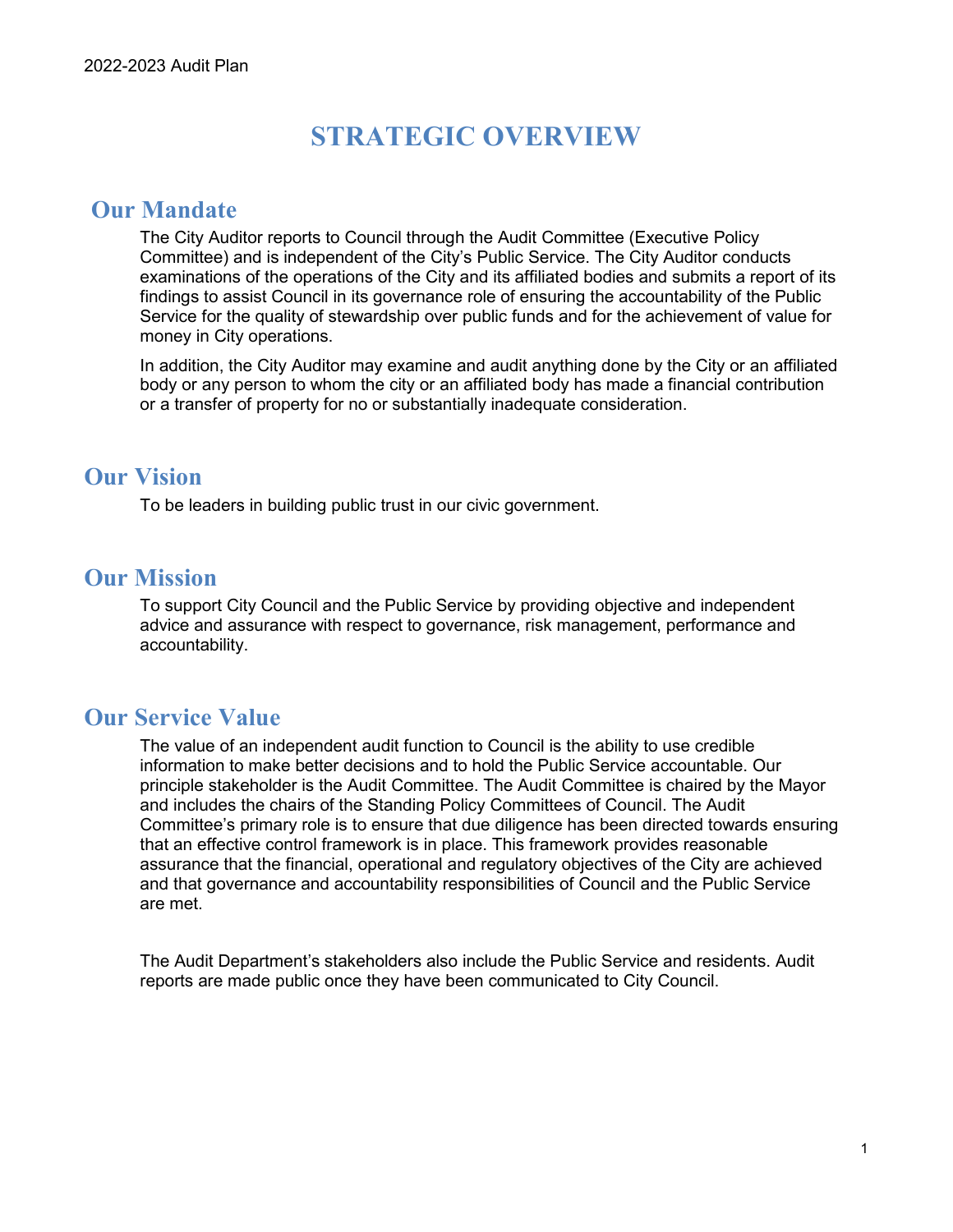## **Our Winnipeg Policy Alignment**

The Audit Department supports the achievement of OurWinnipeg under the policy direction of 01-3 Prosperity - Direction 1 - Provide Efficient and Focused Civic Administration and Governance.

The development of the City Auditor's Audit Plan is our mechanism to support the policy direction through audits of identified service delivery areas with a focus on governance, accountability, risk management and performance.

#### **Winnipeg Climate Action Plan Alignment**

The City of Winnipeg Audit Department provides assurance on the efficiency, effectiveness and economy of City programs and activities, thus enabling an organizational operating environment that promotes support of the vision and targets of the Winnipeg Climate Action Plan.

#### **Our Standard of Work**

The Audit Department performs its work in accordance with *Government Auditing Standards*. These standards provide professional guidance for government-related audits and require us to follow relevant CPA Canada auditing standards where they are applicable to our work. *Government Auditing Standards* also require an independent external peer review of our operations to be conducted and published every three years. We believe that this requirement provides transparent accountability for the quality of our work to Council and to the public.

## **Our Key Risks**

Development of an audit plan requires an introspective evaluation of the key risks facing the delivery of services. Through a participative process involving all staff, we create a risk profile for the service and highlight the key inherent risks below:

- Capacity supplement resources with partnerships and audit processes that optimize coverage and productivity
- Credibility maintain a high standard of competence and professionalism
- Independence & Objectivity provide independent assurance that is fair and balanced
- Resources maintain an adequate level of resources to provide an appropriate level of assurance
- Service Delivery produce high quality reports in an efficient manner that result in value-added recommendations
- Workflow efficient completion of audit projects while maintaining compliance with professional standards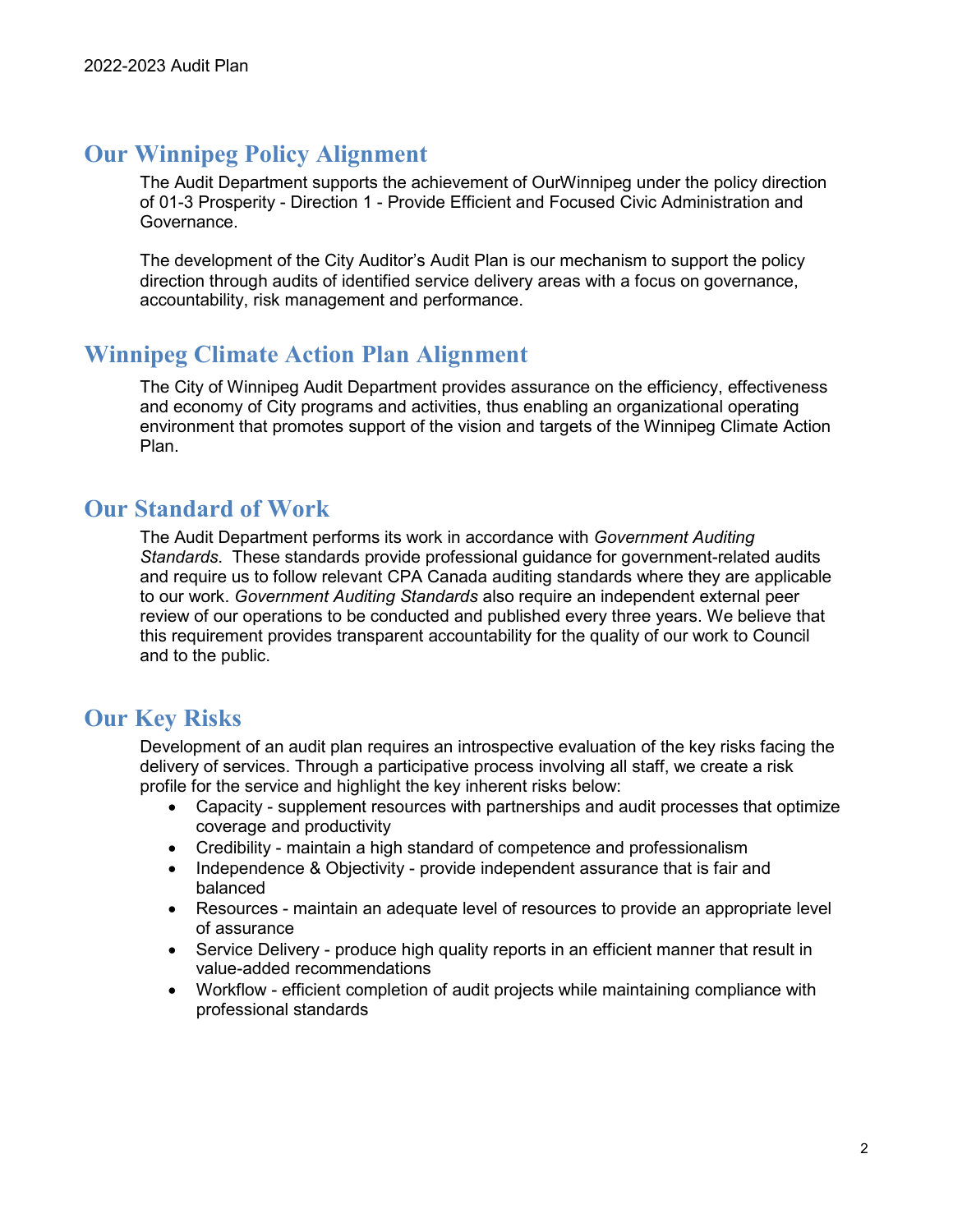#### **OUR SERVICE LINES**

The Audit Department works toward achieving our mission and strategic goals through the provision of service under three main categories.

#### **Advisory Services**

Activities carried out under this service line are proactive and primarily concerned with "*getting it right" and* measuring the "*right things*". As resources permit, we deliver this discretionary service through: educational initiatives, research activities, consulting services, committee participation.

#### **Assurance Services**

Assurance services are defined as independent professional services that improve the quality of information or its context for decision makers. Assurance can be provided on both financial and non-financial performance, or it can be provided with respect to the strength of risk management strategies and controls. Assurance services provided by the department include: Performance audits, business process audits, performance measures, due diligence reviews, compliance audits, attestation engagements.

#### **Investigation Services**

Under this service line, we initiate reviews in response to reports received through the Fraud & Waste Hotline, a request from an external party or as a result of information being brought to the attention of the City Auditor under the City of Winnipeg Fraud, Theft or Related Irregularities Directive. Investigations are typically limited in scope.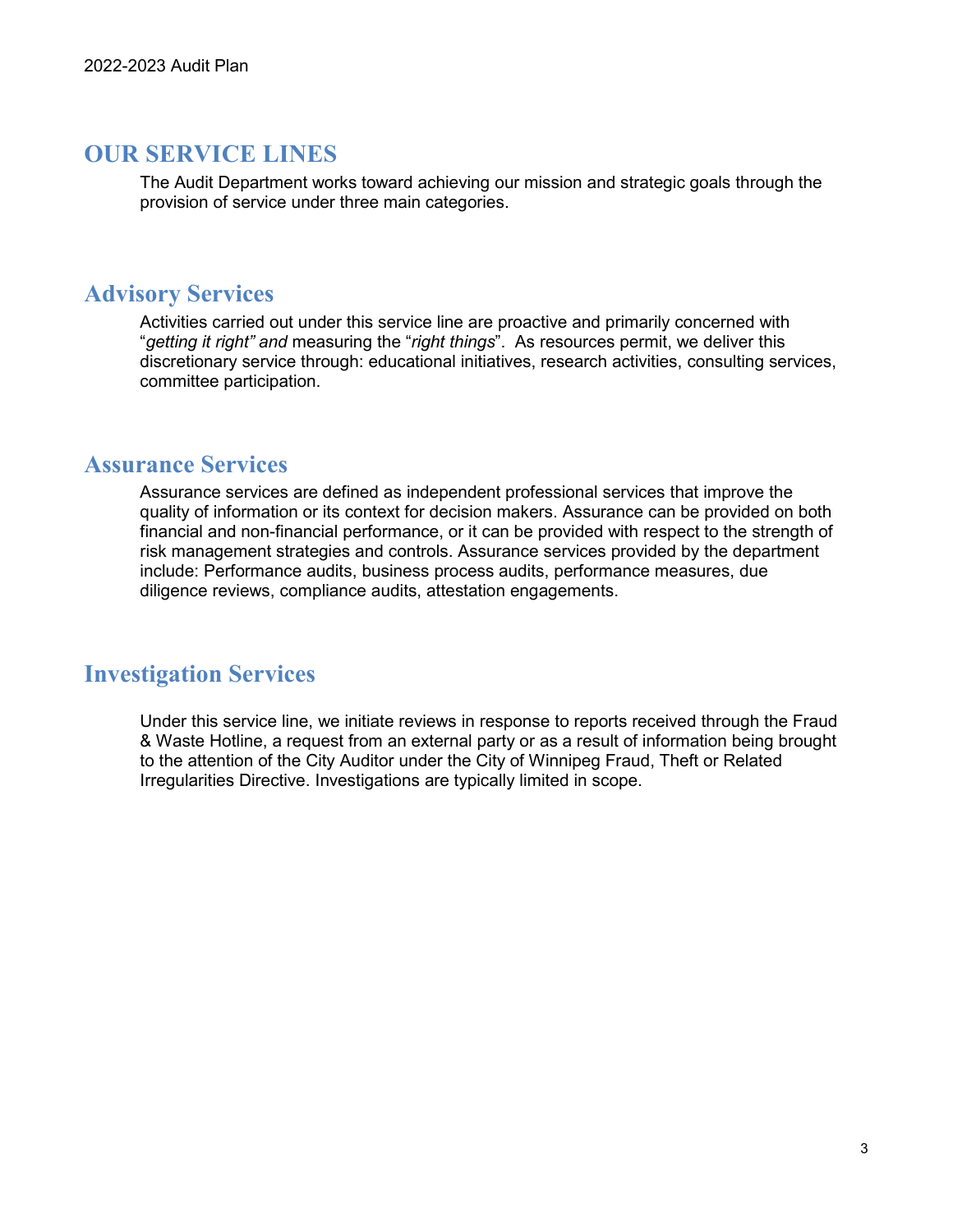# **AUDIT PLAN OVERVIEW**

#### **Purpose of an Audit Plan**

The purpose of a formal audit plan is to provide a disciplined approach to the identification of potential audit projects. Formal planning has several benefits:

- It focuses limited resources on priority or high-risk areas.
- It provides the basis for the involvement of clients and stakeholders.
- It ensures that all business units (and associated risks) are considered.
- It serves as a standard against which to measure the performance of the Audit Department.

### **Audit Planning Process**

The Department undertakes a comprehensive audit planning process every two years. The process comprises several activities:

- identification and classification of auditable entities;
- evaluation of audit entities against standard criteria and risk factors;
- consultation with City Councillors and Senior Administrators;
- updating of Service Risk Profiles;
- consideration of resources available and required by project type;
- selection of Audit Projects;
- presentation of our proposed Audit Plan to Audit Committee; and
- communication of our final Audit Plan to City Council.

## **Audit Plan 2022-2023**

Ensuring a thorough and timely investigation of Fraud and Waste Hotline reports continues to require a higher percentage of Audit resources. This impacts the achievement of the primary mandate for the City Auditor, as defined in the *City of Winnipeg Charter* which is to ensure that examinations of the operations of the city and each affiliated body are made at such times as the city auditor considers appropriate, and to determine whether operations of the city are carried on, and money is expended, with due regard for economy and efficiency.

Historically the Department would target to assign a minimum of 75% of available hours to performance audits. Through October 2021, we only assigned approximately 40% with the remainder being deployed to investigations. We do expect to continue to assign additional resources to investigations in 2022 and 2023, beyond the desired target level.

The table on the next page will identify projects to be performed in 2022 and 2023. **Appendix A** will highlight the status of our previously approved projects. **Appendix B** identifies potential future audit projects under consideration by the Department.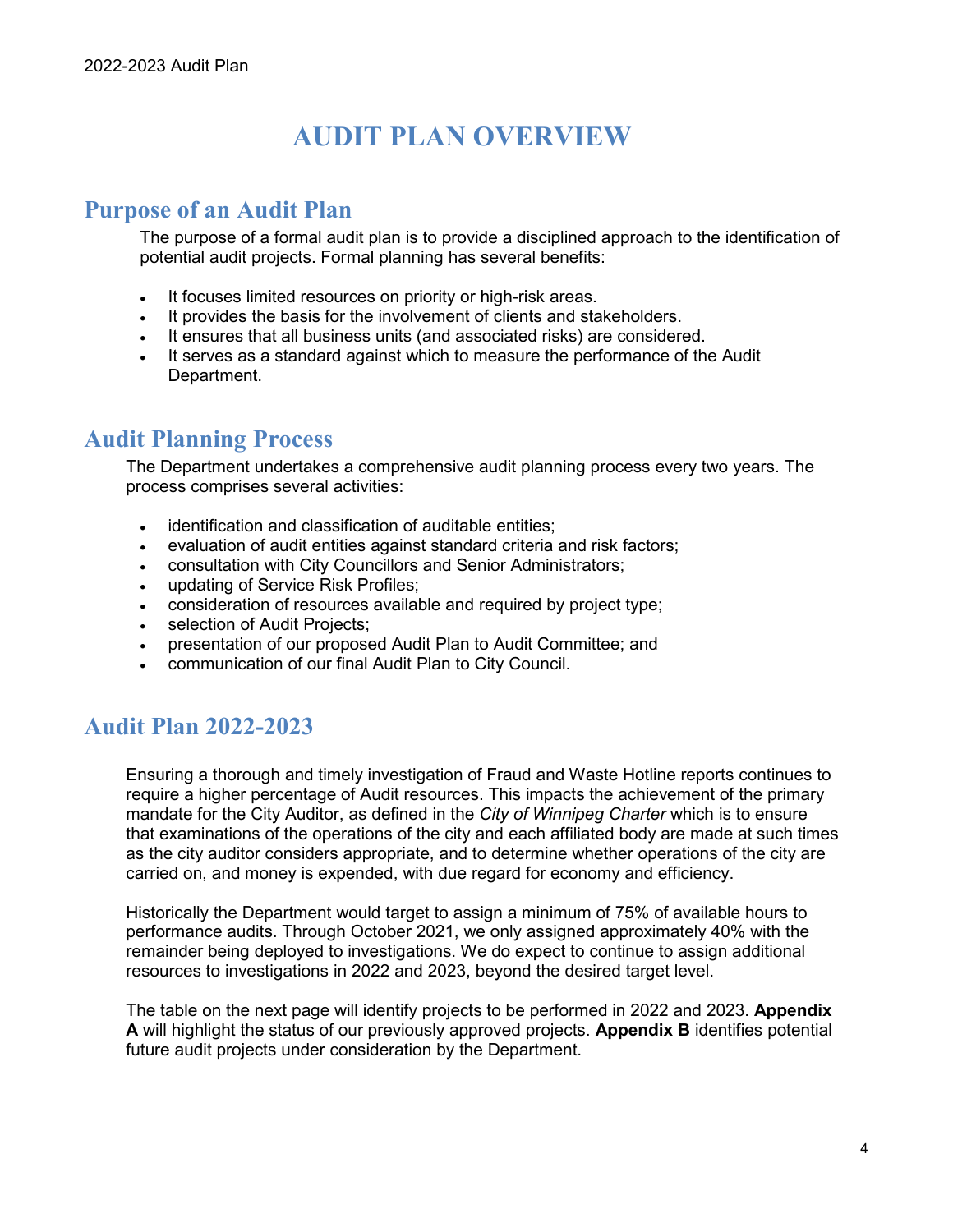r

| <b>Projects Proposed for 2022</b> |                                                                          |                                                                                                                                                                                                                                                                                                                                                                                                                                                                                                                                                |  |  |
|-----------------------------------|--------------------------------------------------------------------------|------------------------------------------------------------------------------------------------------------------------------------------------------------------------------------------------------------------------------------------------------------------------------------------------------------------------------------------------------------------------------------------------------------------------------------------------------------------------------------------------------------------------------------------------|--|--|
| <b>Mandatory Projects</b>         |                                                                          |                                                                                                                                                                                                                                                                                                                                                                                                                                                                                                                                                |  |  |
| Investigations                    | Fraud & Waste Hotline                                                    | Conduct investigations arising from new reports submitted to the<br>Fraud and Waste Hotline.                                                                                                                                                                                                                                                                                                                                                                                                                                                   |  |  |
|                                   | New Investigations                                                       | Limited scope investigations will be initiated based upon areas<br>identified as high-risk through investigation of previous Fraud and<br>Waste Hotline reports. One investigation identified to be completed<br>in 2021 is being carried forward to 2022.                                                                                                                                                                                                                                                                                     |  |  |
| Assurance                         | <b>Collective Agreements Due</b><br>Diligence                            | Council policy requires that prior to ratification of an agreement, the<br>City Auditor and the external auditor review the full and long-term<br>costs of collective bargaining agreements reported by the Public<br>Service.                                                                                                                                                                                                                                                                                                                 |  |  |
|                                   | Implementation of Audit<br>Recommendations -<br><b>Quarterly Reports</b> | Follow-up reports on the implementation status of previous audit<br>recommendations.                                                                                                                                                                                                                                                                                                                                                                                                                                                           |  |  |
|                                   | Independent Fairness<br>Commissioner                                     | The IFC is required to conduct a compliance review of real estate<br>transactions and management services which require presentation<br>to SPCPDHDD. The IFC will submit an independent report on each<br>compliance review prior to political approval and concurrently with<br>the related administrative report.                                                                                                                                                                                                                            |  |  |
|                                   |                                                                          | <b>New Projects</b>                                                                                                                                                                                                                                                                                                                                                                                                                                                                                                                            |  |  |
| Advisory                          | Continuous Improvement /<br>Lean Initiative                              | Audit staff will support the Public Service in evaluating and<br>recommending a program, for Council approval, that incorporates<br>continuous improvement / lean principle tools.                                                                                                                                                                                                                                                                                                                                                             |  |  |
| Assurance                         | <b>Capital Project Estimates</b>                                         | The capital budget estimate documentation supporting a new major<br>capital project is reviewed to confirm it supports the identified<br>estimate class (AACE). This project will be completed at the request<br>of Council.                                                                                                                                                                                                                                                                                                                   |  |  |
|                                   | <b>Cybersecurity Audit</b>                                               | Cyberattacks are widely considered to be one of the most critical<br>operational risks facing organizations. Cybersecurity threats are<br>constantly evolving and becoming more sophisticated. With<br>increasing numbers of cyberattacks, in particular ransomware, all<br>types of private and public organizations must ensure they are<br>prepared to ensure critical systems and services are restored. This<br>audit will evaluate the City's ability to minimize the impact and<br>restore its services in the event of a Cyber attack. |  |  |
|                                   | <b>Enterprise Risk</b><br>Management                                     | Implementing a proactive, corporate-wide and systematic approach<br>to identifying and managing risks assists an organization in the<br>achievement of objectives. An effective risk management system is<br>a key component of management's internal control framework. This<br>audit will evaluate the status of risk management in the City of<br>Winnipeg.                                                                                                                                                                                 |  |  |
|                                   | Workforce Management<br>Audit                                            | Evaluation of the City of Winnipeg workforce including<br>organizational structure, management levels, supervision, span of<br>control, training opportunities and performance management.                                                                                                                                                                                                                                                                                                                                                     |  |  |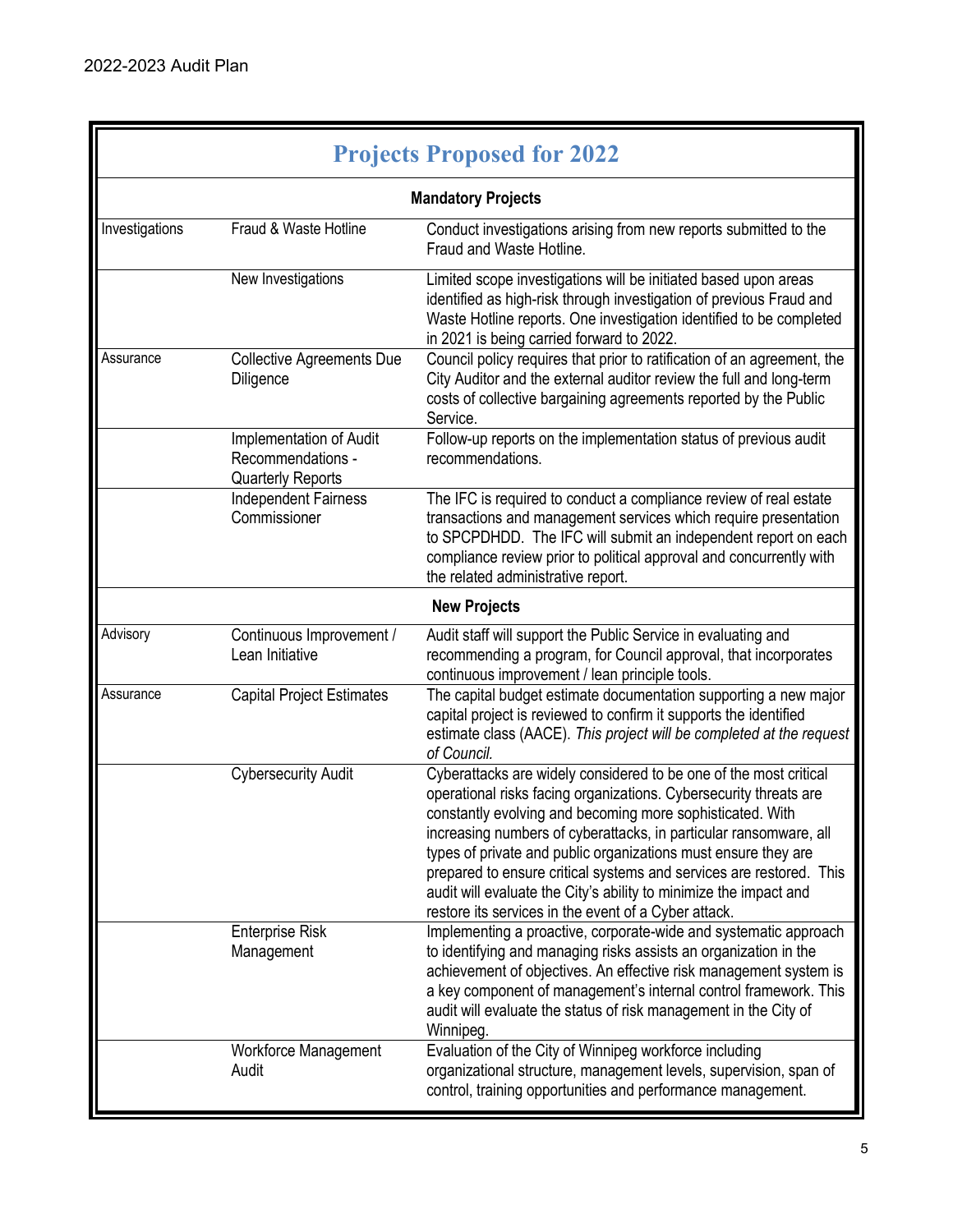r

| <b>Projects Proposed for 2023</b> |                                                                          |                                                                                                                                                                                                                                                                                                                                                                                             |  |  |
|-----------------------------------|--------------------------------------------------------------------------|---------------------------------------------------------------------------------------------------------------------------------------------------------------------------------------------------------------------------------------------------------------------------------------------------------------------------------------------------------------------------------------------|--|--|
| <b>Mandatory Projects</b>         |                                                                          |                                                                                                                                                                                                                                                                                                                                                                                             |  |  |
| Investigations                    | Fraud & Waste Hotline                                                    | Conduct investigations arising from new reports submitted to the<br>Fraud and Waste Hotline.                                                                                                                                                                                                                                                                                                |  |  |
|                                   | New Investigations                                                       | Limited scope investigations will be initiated based upon areas<br>identified as high-risk through investigation of previous Fraud and<br>Waste Hotline reports.                                                                                                                                                                                                                            |  |  |
| Assurance                         | <b>Collective Agreements Due</b><br>Diligence                            | Council policy requires that prior to ratification of an agreement, the<br>City Auditor and the external auditor review the full and long-term<br>costs of collective bargaining agreements reported by the Public<br>Service.                                                                                                                                                              |  |  |
|                                   | Implementation of Audit<br>Recommendations -<br><b>Quarterly Reports</b> | Follow-up reports on the implementation status of previous audit<br>recommendations.                                                                                                                                                                                                                                                                                                        |  |  |
|                                   | <b>Independent Fairness</b><br>Commissioner                              | The IFC is required to conduct a compliance review of real estate<br>transactions and management services which require presentation<br>to SPCPDHDD. The IFC will submit an independent report on each<br>compliance review prior to political approval and concurrently with<br>the related administrative report.                                                                         |  |  |
|                                   |                                                                          | <b>New Projects</b>                                                                                                                                                                                                                                                                                                                                                                         |  |  |
| Assurance                         | <b>Capital Project Estimates</b>                                         | The capital budget estimate documentation supporting a new major<br>capital project is reviewed to confirm it supports the identified<br>estimate class (AACE). This project will be completed at the request<br>of Council.                                                                                                                                                                |  |  |
|                                   | Corporate Fraud Risk<br>Assessment                                       | The City receives revenue through a number of different collection<br>systems. This audit would proactively examine key revenue<br>streams' vulnerabilities to internal (e.g. embezzlement and<br>misappropriation of assets) and external fraud (e.g. hacking and<br>theft of information).                                                                                                |  |  |
|                                   | <b>Organizational Culture Audit</b>                                      | Baseline assessment of the City's current organizational culture.<br>Assessment of "what is said" (the desired culture) through the<br>organization's vision, mission, stated values, code of conduct/ethics,<br>internal administrative standards, etc. and "what is done" (the actual<br>culture) through staff's actual behaviours, practices, attitudes and<br>mindsets (survey based). |  |  |
|                                   | <b>Wastewater Collection</b><br>(Sewer) System                           | The wastewater collection system comprises a number of elements<br>to collect and treat land drainage and wastewater to mitigate<br>environmental impact. This audit would assess the City's plans to<br>address sewer renewal/capacity issues, adherence to those plans<br>and required reporting and a review of costs incurred to date as well<br>as future projected costs.             |  |  |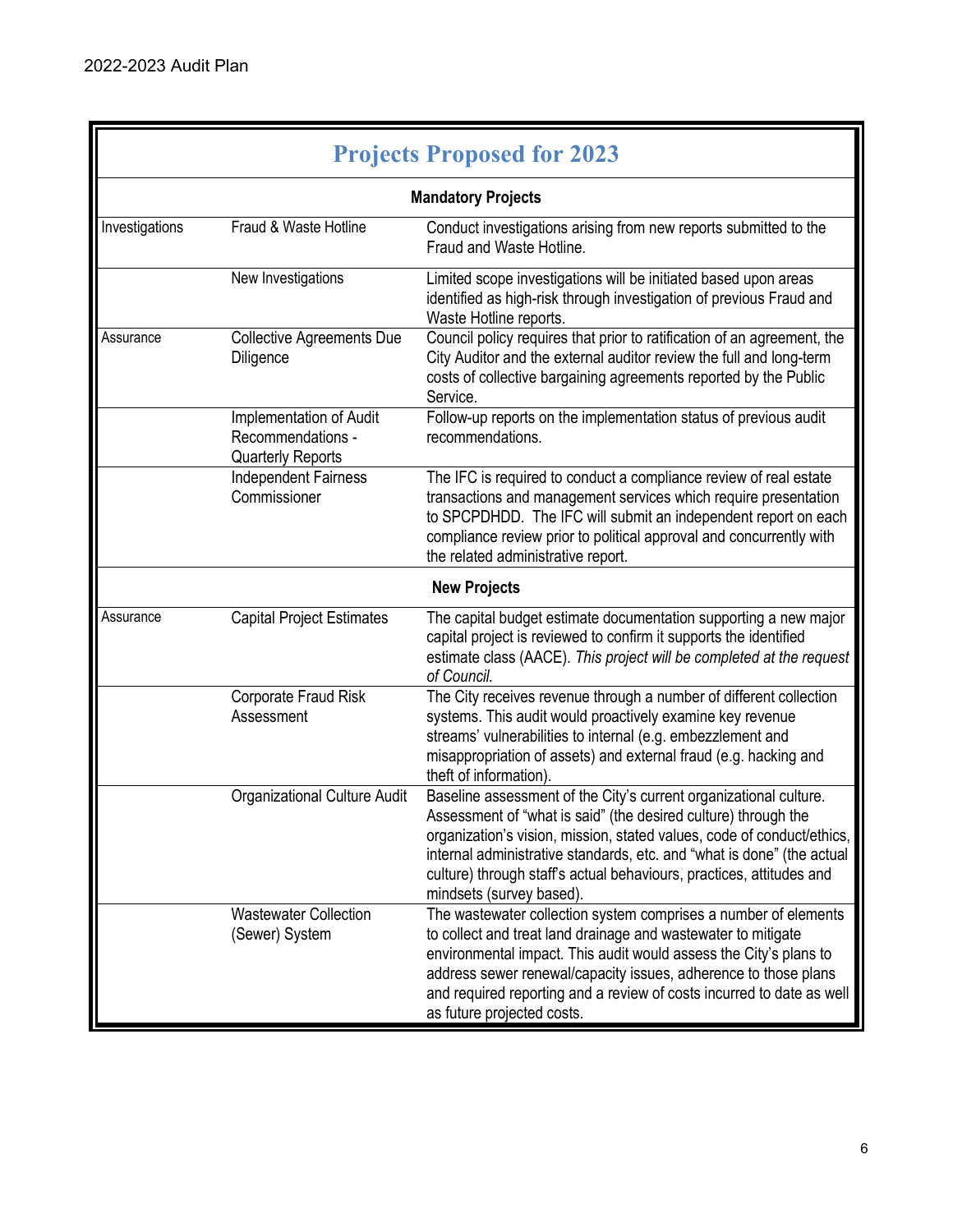# **APPENDIX A – STATUS OF PREVIOUSLY APPROVED PROJECTS**

| <b>2021 Project Status</b>                                                 |                                                                                                                                                                                                                                                                                                        |                                                                                                              |  |  |
|----------------------------------------------------------------------------|--------------------------------------------------------------------------------------------------------------------------------------------------------------------------------------------------------------------------------------------------------------------------------------------------------|--------------------------------------------------------------------------------------------------------------|--|--|
| Name                                                                       | Overview                                                                                                                                                                                                                                                                                               | <b>Status</b>                                                                                                |  |  |
| Capital Project<br><b>Estimates</b>                                        | The capital budget estimate documentation<br>supporting a new major capital project is<br>reviewed to confirm it supports the identified<br>estimate class (AACE).                                                                                                                                     | No new major capital projects were<br>identified in 2021.                                                    |  |  |
| <b>Collective Agreements</b><br>Due Diligence                              | Council policy requires that prior to ratification<br>of an agreement, the City Auditor and the<br>external auditor review the projected costs of<br>collective bargaining agreements reported by<br>the Public Service.                                                                               | Complete.<br>Two Review Engagement Reports<br>submitted in 2021.                                             |  |  |
| Implementation of<br>Audit<br>Recommendations -<br><b>Quarterly Report</b> | Follow-up on the implementation status of<br>previous audit recommendations.                                                                                                                                                                                                                           | Complete.<br>Nine reports following up on 139<br>recommendations submitted in 2021 as<br>of October 31,2021. |  |  |
| <b>Independent Fairness</b><br>Commissioner                                | The IFC is required to conduct a compliance<br>review of real estate transactions and<br>management services which require<br>presentation to SPCPDHDD or Council. The<br>IFC submits an independent report prior to<br>political approval and concurrently with the<br>related administrative report. | Ongoing.<br>Nineteen transaction audit reports<br>submitted in 2021 to SPCPDHDD as of<br>October 31, 2021.   |  |  |
| Contract / Vendor<br>Management                                            | Review processes to ensure contracts contain<br>adequate provisions for oversight, and that<br>contractors are held accountable for<br>compliance with requirements.                                                                                                                                   | Complete.<br>Report presented to Audit Committee in<br>March 2021.                                           |  |  |
| <b>Business Improvement</b><br>Zones (BIZ)<br>Governance Review            | Examine mechanisms in place against best<br>practices to provide Council assurance that<br>BIZ Associations are fulfilling their legislated<br>roles and providing value to members.                                                                                                                   | Complete.<br>Report presented to Audit Committee in<br>April 2021                                            |  |  |
| <b>Automatic Vehicle</b><br>Locator Investigation                          | Inconsistencies were identified in how and<br>when the City's automatic vehicle locator<br>(AVL) technology was used, and indicators of<br>data quality issues in the City's AVL records.<br>The scope of the investigation included the<br>implementation and oversight of the AVL<br>program.        | Complete<br>Report presented to Audit Committee in<br>September 2021                                         |  |  |
| <b>Board of Revision</b><br>Audit                                          | Performance audit to review the property<br>assessment appeal process by evaluating the<br>quality of information and support provided to<br>the Board, adherence to governing authorities,<br>and communication and consistency of<br>rendered decisions.                                             | Complete.<br>Report presented to Audit Committee in<br>September 2021                                        |  |  |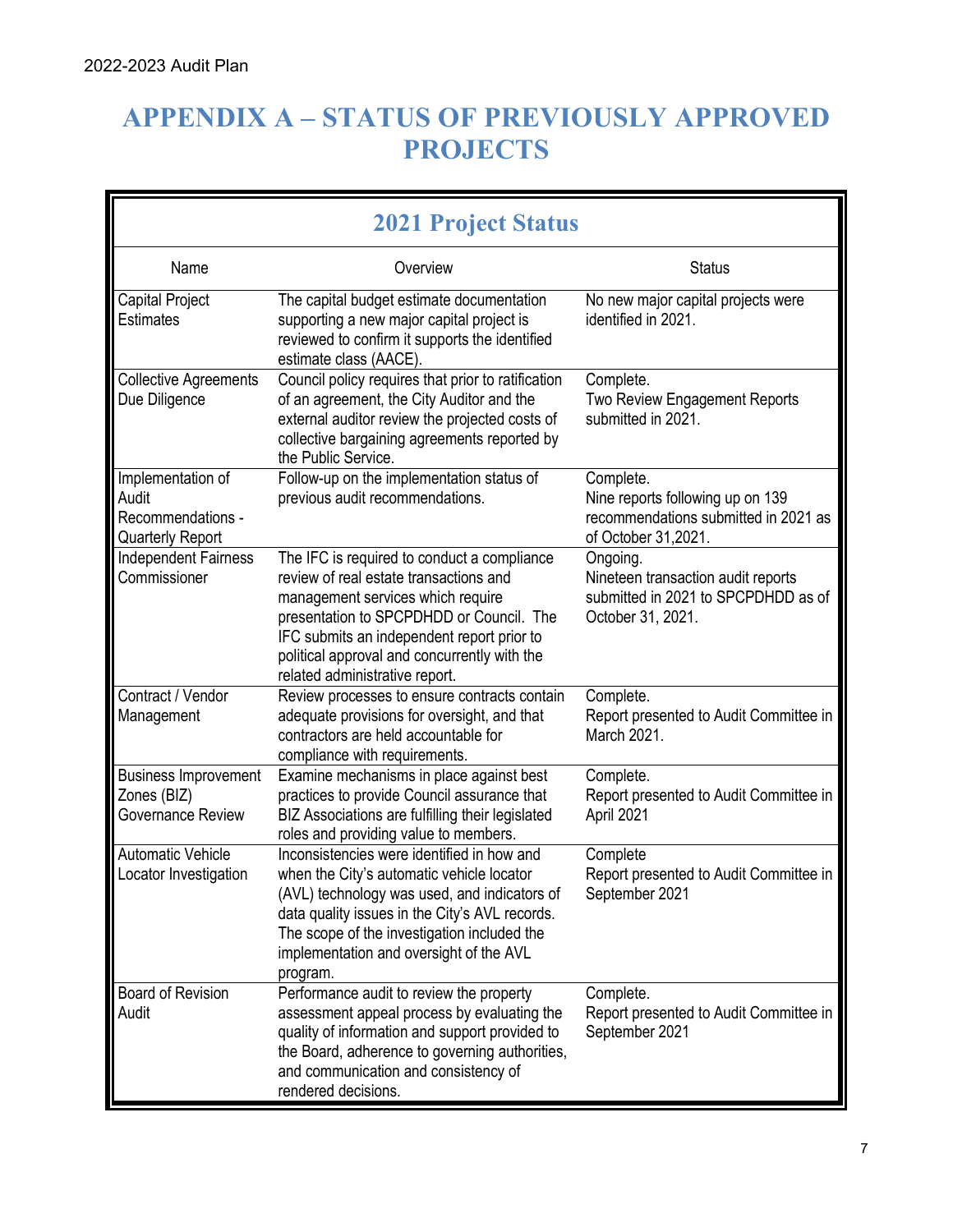| <b>2021 Project Status (Continued)</b>                 |                                                                                                                                                                                                                                                                                                                                                                                          |                                                                                                                                   |  |  |
|--------------------------------------------------------|------------------------------------------------------------------------------------------------------------------------------------------------------------------------------------------------------------------------------------------------------------------------------------------------------------------------------------------------------------------------------------------|-----------------------------------------------------------------------------------------------------------------------------------|--|--|
| Name                                                   | Overview                                                                                                                                                                                                                                                                                                                                                                                 | <b>Status</b>                                                                                                                     |  |  |
| <b>Municipal Cemeteries</b><br>Investigation           | The investigation examined key business<br>processes and procedures, field safety concerns,<br>adequacy of the information system, and<br>assessing the roles and responsibilities including<br>oversight of staff.                                                                                                                                                                      | Complete<br>Report presented to Audit Committee<br>in September 2021                                                              |  |  |
| <b>Fleet Management</b><br>Audit                       | Performance audit to evaluate the size.<br>economic value, utilization, and<br>care/maintenance of the City's light fleet assets.<br>This project supports the City's Green Fleet Plan<br>which is to reduce the environmental impact of<br>the City's vehicle and equipment fleet by<br>reducing fuel consumption, emissions and<br>overall fleet costs through right-sizing the fleet. | In-progress.                                                                                                                      |  |  |
| <b>Stores Operations</b><br>Audit                      | To assess the current operation of the Stores in<br>each department and compare with the leading<br>practices and good standard operating practices<br>and procedures.                                                                                                                                                                                                                   | In-progress.                                                                                                                      |  |  |
| Urban Forestry Branch                                  | Council motion directed the Department to<br>review all tree pruning contract to confirm<br>awards are in compliance with City guidance.<br>This project will also review other purchasing<br>activity including oversight and assess the work<br>environment via a cultural survey.                                                                                                     | In-progress                                                                                                                       |  |  |
| Other Investigations                                   | Limited scope investigations initiated based upon<br>areas identified as high-risk through investigation<br>of previous Fraud and Waste Hotline reports.                                                                                                                                                                                                                                 | One investigation is in-progress.<br>One investigation identified to be<br>completed in 2021 is being carried<br>forward to 2022. |  |  |
| <b>Special Operating</b><br>Agency (SOA)<br>Governance | Achieve the City Charter requirement to review<br>the process for developing, implementing,<br>operating and evaluating the special service<br>units.                                                                                                                                                                                                                                    | In discussion with Chief Administrative<br>Officer, the Audit Department will not<br>be proceeding with this project.             |  |  |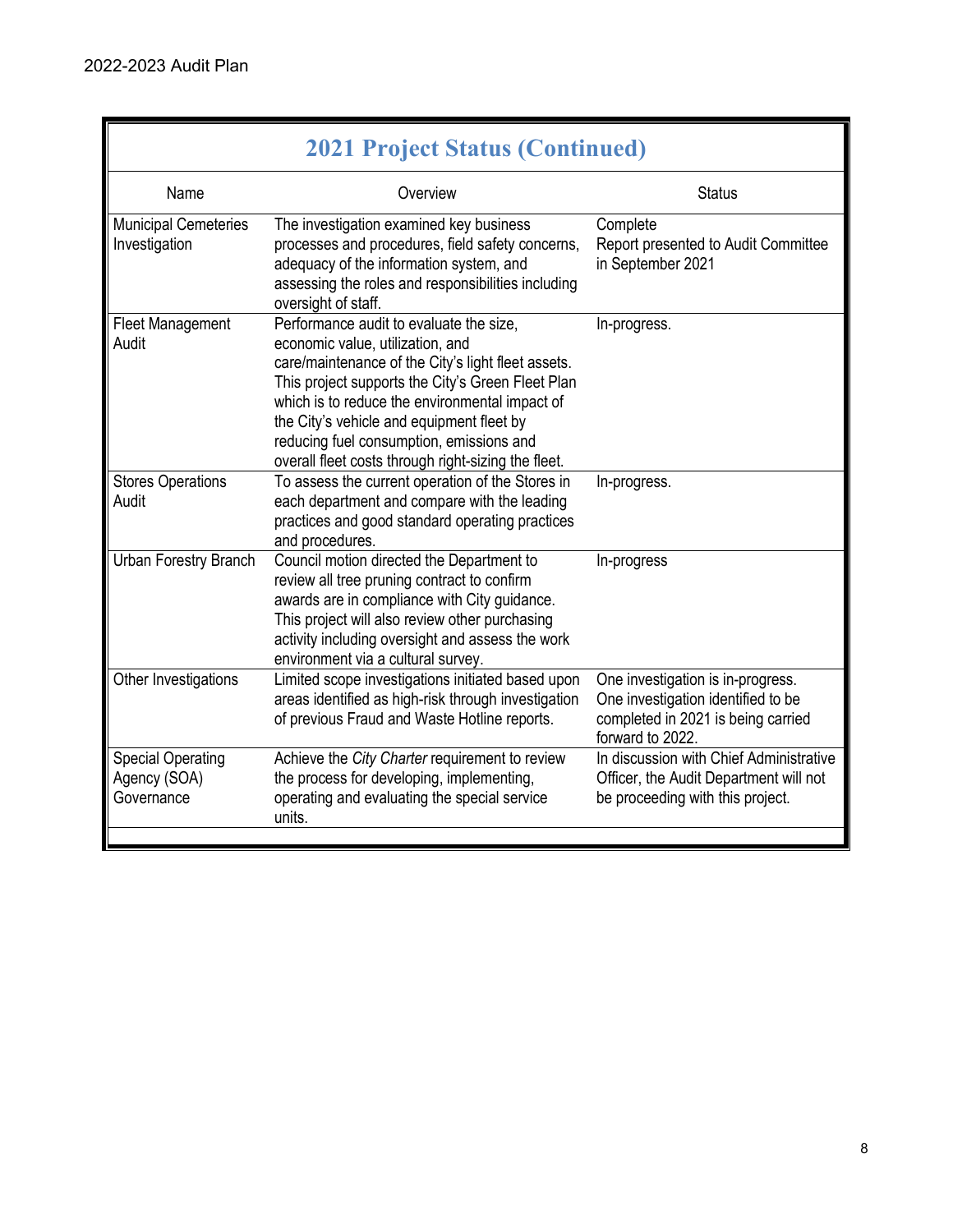r.

# **APPENDIX B – POTENTIAL AUDIT PROJECTS**

| Name                                                                                     | Overview                                                                                                                                                                                                                                                                                                                                                                                                                                                                                                                                     |
|------------------------------------------------------------------------------------------|----------------------------------------------------------------------------------------------------------------------------------------------------------------------------------------------------------------------------------------------------------------------------------------------------------------------------------------------------------------------------------------------------------------------------------------------------------------------------------------------------------------------------------------------|
| 311 Contact Centre                                                                       | The City's 311 service continues to evolve and offer new methods to get information<br>about City of Winnipeg services and programs, or to make a request for service. The<br>focus of this audit would be on the post-call process where the information or service<br>request has been transferred to a department. Are the systems and processes effective<br>at communicating timely and informative updates between the parties?                                                                                                        |
| <b>Asset Rationalization</b>                                                             | The City maintains a large inventory of land and buildings for various current needs and<br>future plans. This audit would consider an evaluation of the utilization of the City's land<br>and building assets for purposes other than current Public Service operations. It would<br>also evaluate if there is an established process to periodically evaluate the major holdings<br>within each asset category against established criteria for retention or divestiture.                                                                  |
| <b>Building Permits and</b><br>Inspections                                               | Recent updates to Manitoba Legislation has significantly impacted service delivery<br>expectations. Bill 37's stated intent is to modernize the planning and permitting processes<br>and reduce red tape on development. Bill 38 creates a new dispute resolution process<br>and sets timeframes for decision-making. This would be a post--implementation audit to<br>assess whether the Public Service has adjusted processes to adhere to the legislative<br>changes and provided adequate resources to meet defined performance metrics. |
| <b>Climate Action Plan</b>                                                               | Climate change is a serious global environmental issue and governments worldwide are<br>taking action to reduce greenhouse gases and address climate change. This audit would<br>evaluate the success towards achieving the City's Corporate Climate Change Action Plan<br>including the setting of targets, ongoing measurement and reporting and resourcing of the<br>initiative.                                                                                                                                                          |
| Effectiveness of<br><b>Oversight Processes</b><br>over Elected Officials<br>Expenditures | Recent amendments to the Councillors' Ward Allowance Fund Policy establishes that<br>expenditure compliance audits be conducted by the external auditor for five Councillors<br>selected randomly by management each year. This audit would evaluate the<br>effectiveness of the City Clerks' oversight practices to ensure continued scrutiny that<br>expenditures are compliant with Policy provisions and thereby accountability for public<br>monies.                                                                                    |
| Emergency<br>Management / COVID<br>Response                                              | The City was obligated to react to the Pandemic and the resulting Provincial Public<br>Health Orders through significant revisions to operational service delivery. This audit<br>would likely include governance structures, decision-making processes, reliability of<br>information, analysis of alternatives, lessons learned, and operational elements. The<br>purpose of the audit would be to identify successes and areas for improvement in<br>preparing for the next emergency.                                                    |
| <b>Emergency Social</b><br>Services                                                      | City staff are required to coordinate emergency care for people in crisis (e.g. after a fire<br>destroys a home) twenty-four hours per day, seven days per week. The current model<br>places service delivery within the Community Services Department who often rely on staff<br>to volunteer to support this service. The audit would evaluate the organizational<br>placement of the service, the level of resourcing and performance metrics for service<br>delivery.                                                                    |
| French Language<br>Services                                                              | The City of Winnipeg Charter as well as supporting Bylaws direct the organization to<br>offer/deliver certain aspects of service delivery in French. The organization is currently<br>revising the service delivery model. This would be a post--implementation audit to assess<br>whether the new delivery model has improved service compliance and the associated<br>cost.                                                                                                                                                                |